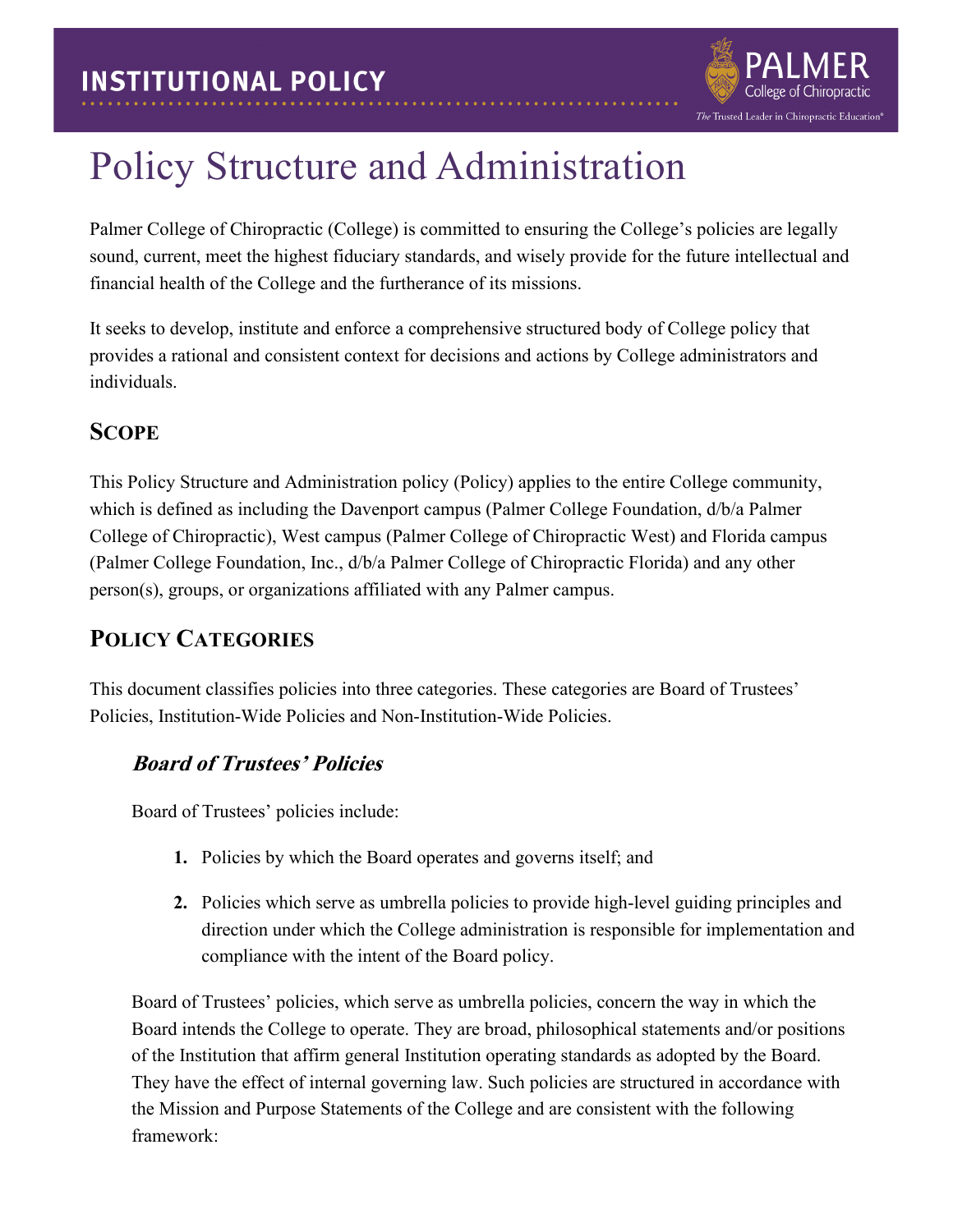- **1.** Board policies are consistent and applicable to local, state and federal laws and accrediting bodies.
- **2.** Board policies are limited to fundamentally important and broadly applicable issues.
- **3.** Board policies provide a rational and consistent context for decisions and actions by College administrators.
- **4.** Board policies provide guidance and direction to administrative procedures established to implement policy.
- **5.** Board policies provide a foundation of understanding and trust between the College and the individual members of the College community.
- **6.** Board policies are designed to enable the Board to perform its appropriate functions.
- **7.** Board policies are designed to enable the Administration to perform its appropriate functions.
- **8.** Board policies are adopted in good faith and in the public interest.

Board of Trustees' policies logically lead to a series of Institutional policies that link back to Board of Trustees' policies.

# **Institution-Wide Policies**

The Board recognizes the need for the College to develop, institute and enforce Institutional policies to fully comply with Board policies, applicable laws, accreditation requirements and govern the operations of the College.

Such Institutional policies provide specific rules and provisions for implementing Board of Trustees' policies, aligning operations, communicating policy roles and responsibilities and setting expectations for operation across the College system. Institutional policies are consistent with the following framework:

- **1.** Institutional policies derive from the authority of Board of Trustees' policies, including specific delegated authority to manage the Institution, or comply with federal or state laws, rules, or regulations;
- **2.** Institutional policies apply Institution-wide;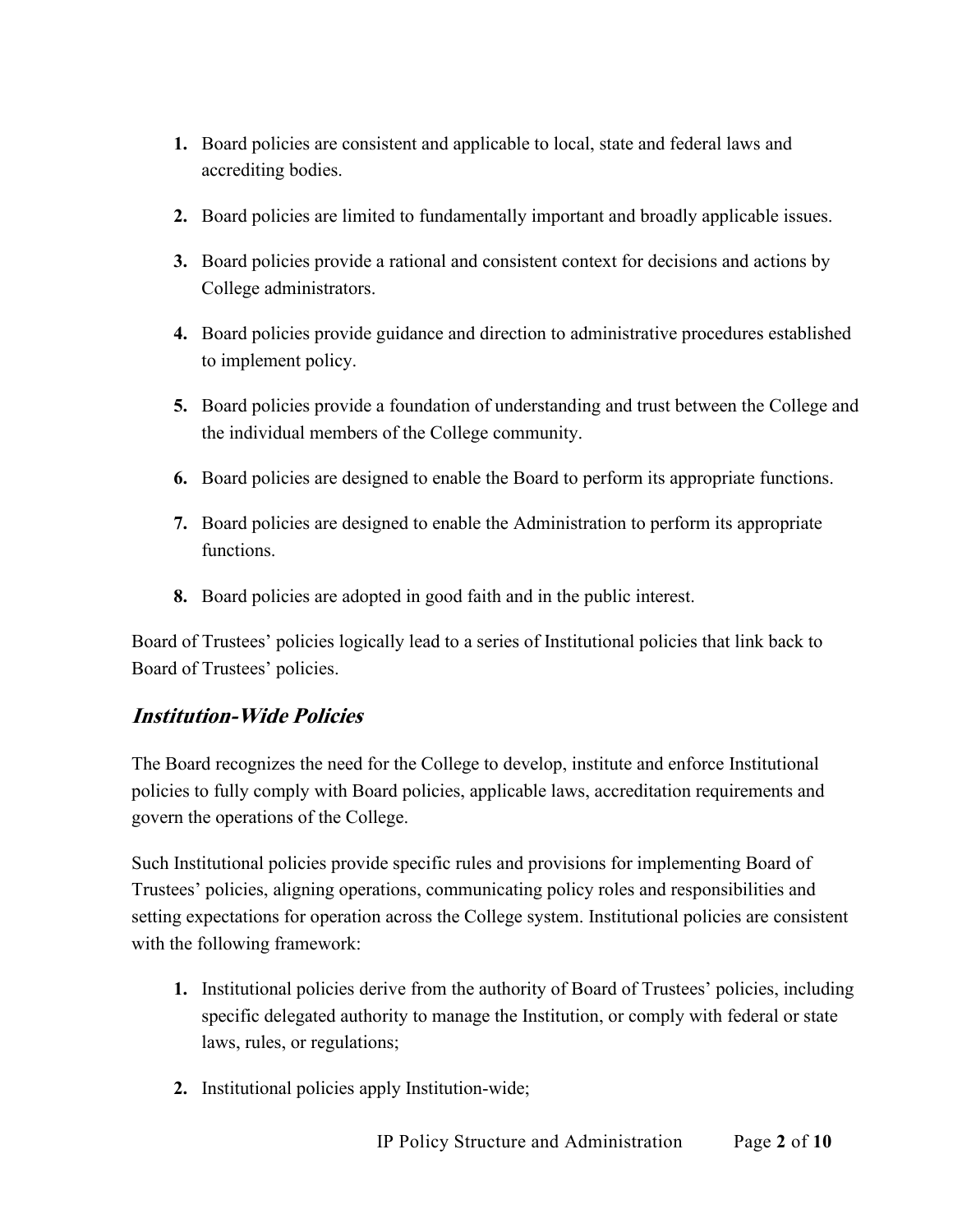- **3.** Institutional policies provide detailed provisions, requirements, prohibitions and sufficient guidance and direction to ensure Board policy is properly implemented;
- **4.** Institutional policies communicate requirements of or provisions for members of the College community;
- **5.** Institutional policies and administrative rules provide the College's Administration the necessary flexibility to make timely changes to effectively implement policy;
- **6.** Institutional policies provide for uniform compliance with fiscal, academic, research, human resources, and other management standards and requirements imposed by applicable laws or external agencies;
- **7.** Institutional policies impact a substantial number of the College population;
- **8.** Institutional policies promote consistency, efficiency, and effectiveness and/or mitigate or manage significant Institutional risk;
- **9.** Institutional policies may satisfy a state or federal requirement or serve as a compliance indicator; and
- **10.** Institutional policies are adopted in good faith to inform employees, students and the general public.

All members of the College community are responsible for complying with Institutional policies and related procedures.

#### **Non-Institution-Wide Policies**

The Board recognizes the need for the College to develop, institute and enforce Division-, Department- and/or Campus-Specific policies for the efficient day-to-day operations of the College.

Non-Institution-Wide policies include Division-Specific, Department-Specific and Campus-Specific policies. Divisions, departments and campuses may develop policies to govern their unique needs provided they do not conflict with Board and/or Institutional policies. Further, no division, department or campus may adopt a policy, procedure or practice that expands the obligations of the College under Institutional polices. In the event of a conflict between an Institutional policy and Division-, Department- or Campus-Specific policy, the Institutional policy will supersede.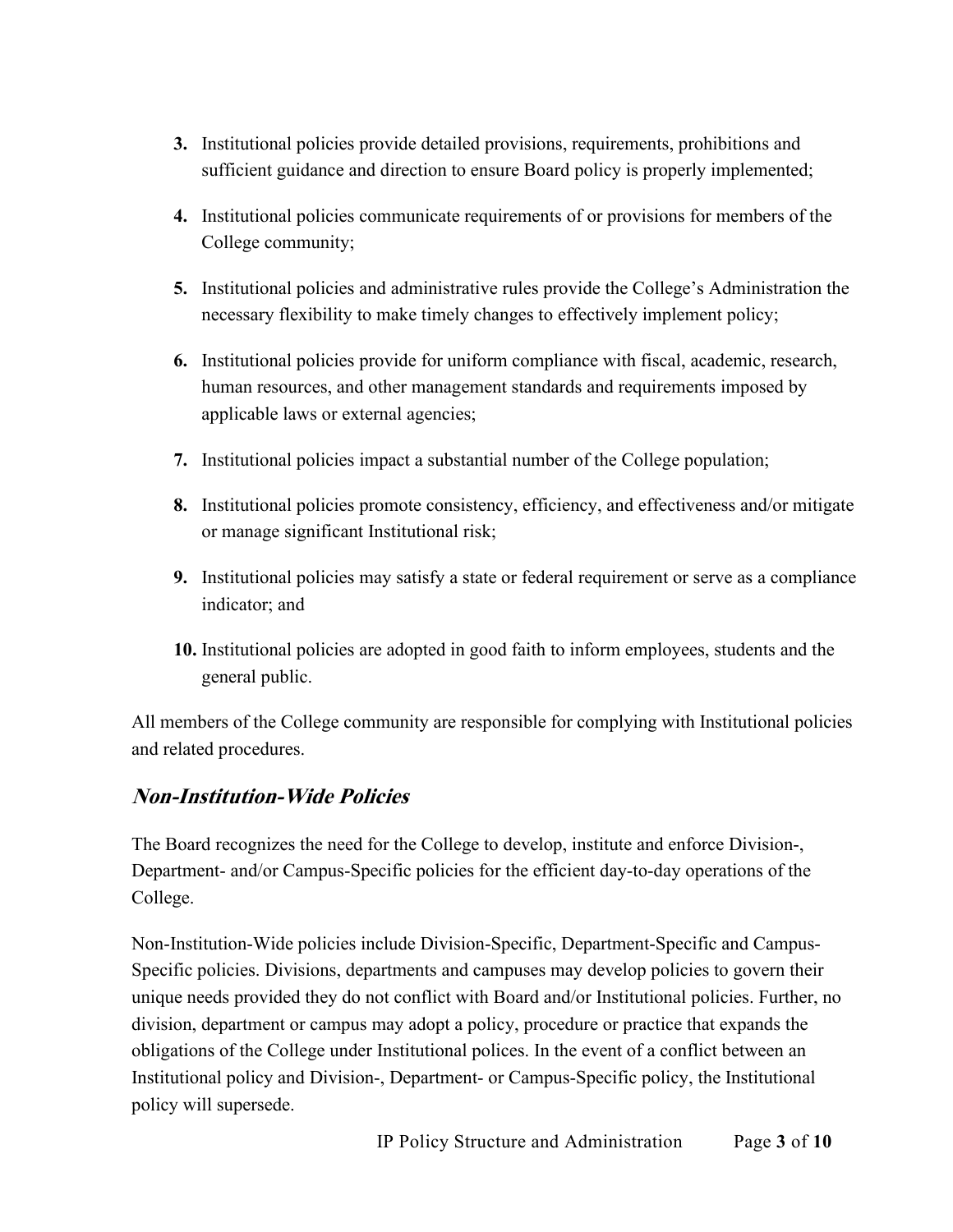### **Division-Specific Policies**

Division-Specific policies are policies that concern the terms or conditions affecting a specific division under the operational guidelines of the College.

Division-Specific policies are consistent with the following framework:

- **1.** Division-Specific policies support the College's mission and strategic positioning goals;
- **2.** Division-Specific policies apply division-wide only;
- **3.** Division-Specific policies are consistent with Board and/or Institutional policies and applicable laws and accreditation requirements;
- **4.** Division-Specific policies may be more restrictive than Institutional policies, but not more permissive; and
- **5.** Division-Specific policies are adopted in good faith to inform employees, students and the general public.

### **Department-Specific Policies**

Department-Specific policies are policies that concern the terms or conditions affecting a specific department under the operational guidelines of the College.

Department-Specific policies are consistent with the following framework:

- **1.** Department-Specific policies support the College's mission and strategic positioning goals;
- **2.** Department-Specific policies apply department-wide only;
- **3.** Department-Specific policies are consistent with Board and/or Institutional policies, Division-Specific policies and applicable laws and accreditation requirements;
- **4.** Department-Specific policies may be more restrictive than Institutional policies, but not more permissive; and
- **5.** Department-Specific policies are adopted in good faith to inform employees, students and the general public.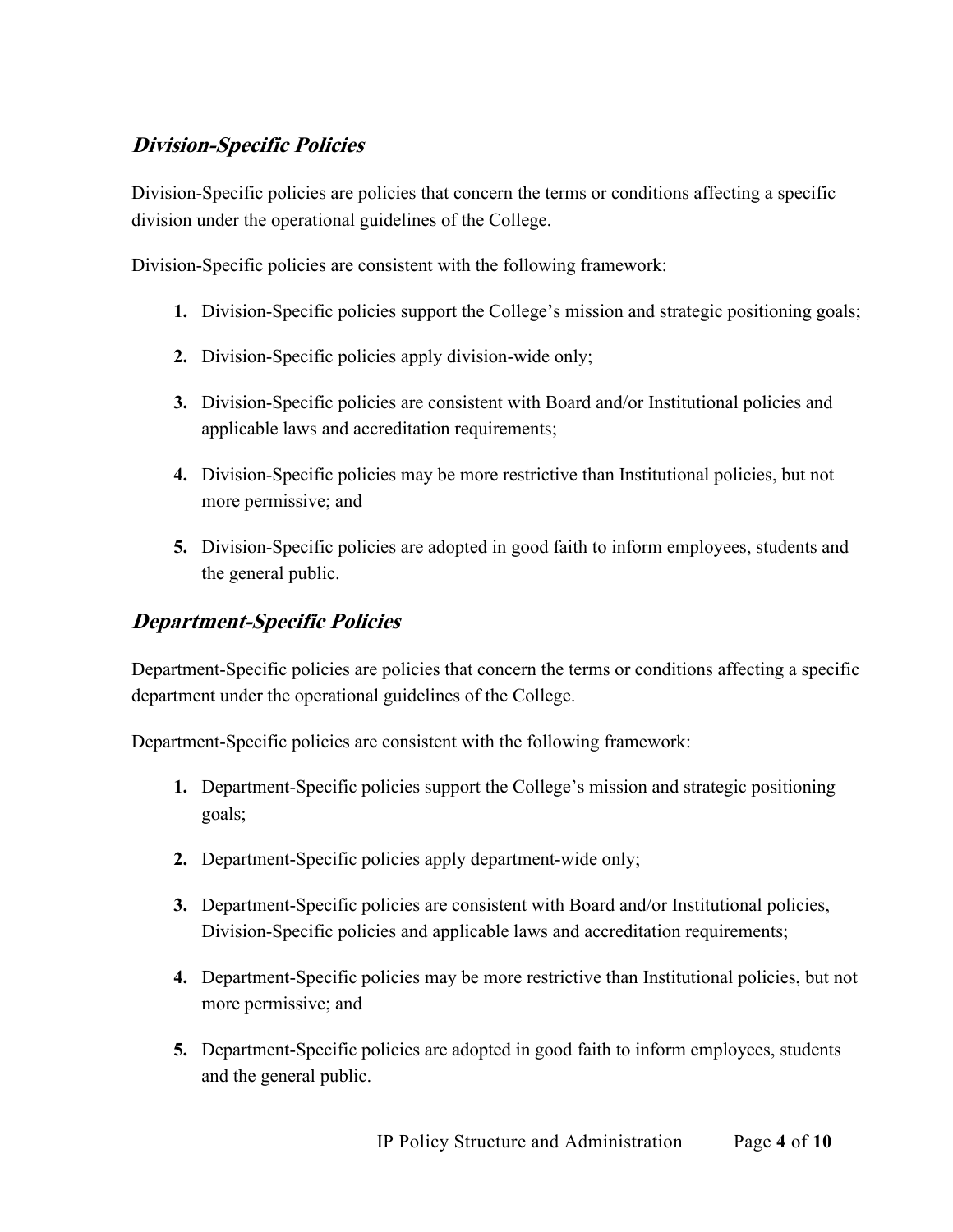# **Campus-Specific Policies**

Campus-Specific policies are policies that concern the terms or conditions affecting individual Campus operations.

Campus-Specific policies are consistent with the following framework:

- **1.** Campus-Specific policies support the College's mission and strategic positioning goals;
- **2.** Campus-Specific policies apply to a specific campus;
- **3.** Campus-Specific policies are consistent with Board and/or Institutional policies, Division-Specific policies and applicable laws and accreditation requirements;
- **4.** Campus-Specific policies may be more restrictive than Institutional policies, but not more permissive; and
- **5.** Campus-Specific policies are adopted in good faith to inform employees, students and the general public.

# **DELEGATION OF AUTHORITY**

# **Delegation of Authority to the Office of the Chancellor/CEO**

In approving this Policy Structure, the Board delegates to the Office of the Chancellor/CEO the responsibility to develop, institute and enforce Institutional policies necessary to fully comply with Board policies, applicable laws and govern the operations of the College.

Institutional policies shall not limit the authority of the Chancellor/CEO to enact policy or make exceptions to policy regarding safety, health, and property protection measures.

# **Delegation of Authority to the Chief Compliance Officer**

The Chief Compliance Officer appointed by the Board is responsible for oversight of the compliance functions of the College and shall be responsible for the administration of Institutional policies and associated processes and procedures.

Under the direction of the Board and with the advice of the Chancellor/CEO and Executive Administrative Team, the Chief Compliance Officer's responsibilities shall include, but are not limited to: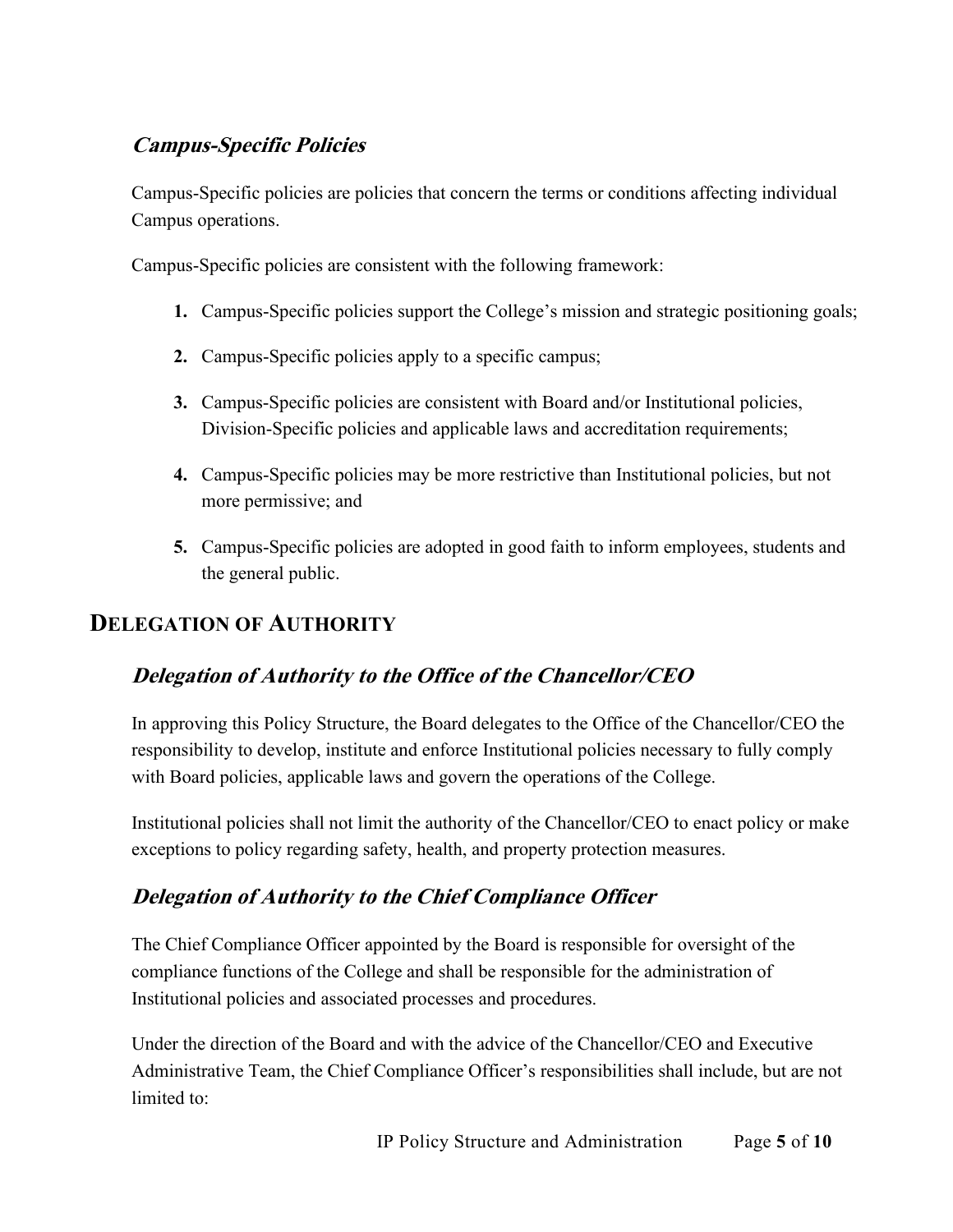- **1.** Ensure that the College's Institutional policies and associated processes and procedures are fully compliant with relevant Board of Trustees' policies and applicable laws;
- **2.** Develop, oversee and maintain the College's Institutional policy development process;
- **3.** Draft Institutional Policy Proposals for Chancellor/CEO and Executive Administration Team review;
- **4.** Facilitate the development, approval and maintenance of Institutional policies including monitoring for necessary modifications and updates;
- **5.** Communicate the promulgation or, where appropriate, revision or withdrawal of Institutional policies;
- **6.** Facilitate the establishment of any new support systems needed to achieve the College's compliance with new or substantially revised policies;
- **7.** Initiate review of policies whose requirements and/or provisions have been in effect for five years or longer.
- **8.** Determine when revisions to an existing policy should be presented to legal counsel for review; and
- **9.** Provide final interpretations regarding Institutional policies, subject to approval by the Chancellor/CEO.

#### **DELEGATION OF AUTHORITY TO POLICY OWNERS**

The Chief Compliance Officer may sub-delegate operational responsibility of the policy owner to an appropriate College Official. Depending on the scope of the subject matter, an Institutional policy may have more than one policy owner.

# **DELEGATION OF AUTHORITY TO THE OFFICE OF INSTITUTIONAL COMPLIANCE**

The Office of Compliance which was established to reaffirm the College's commitment to conduct all of its operations and activities in a lawful manner; to increase awareness of such objectives; and to foster a culture of compliance and accountability shall serve as the official repository and point of contact for all Institutional policies, processes and procedures providing a single location for Institutional policies for the College Community.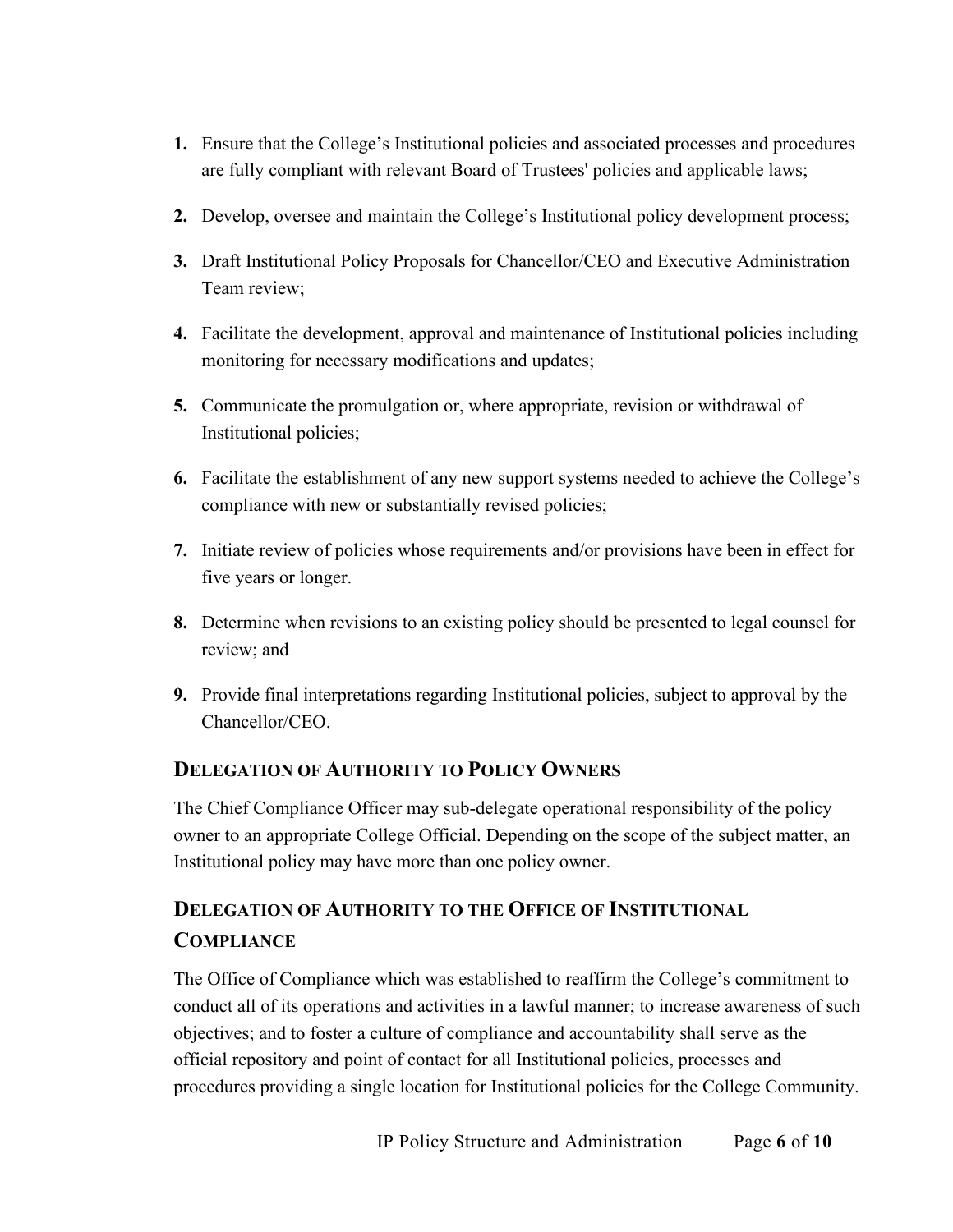Divisions, departments and/or campuses may not have separate websites or documents with duplicate versions of Institutional policies. All division, department and/or campus websites and paper documents should reference the policies available on the website of the Office of Compliance.

#### **DELEGATION OF AUTHORITY TO THE EXECUTIVE ADMINISTRATION**

In approving this Policy Structure, the Board further delegates the administration to develop, institute and enforce Division-, Department- and Campus-Specific policies for the efficient day-to-day operations of the College.

#### *Division-Specific Policies*

Each Vice-Chancellor is responsible for the oversight, development, substance, authorization, implementation and final interpretation of Division-Specific policies under his or her specific division.

Division-Specific policies are maintained by the respective Vice Chancellor's and are available on the College website as appropriate.

#### *Department-Specific Policies*

Each Department Head under the direction and in consultation with the respective Vice-Chancellor is responsible for the oversight, development, substance, authorization, implementation and final interpretation of Department-Specific policies under his or her specific department subject to approval by the relevant Vice-Chancellor.

Department-Specific policies are maintained by the respective Department Heads and are available on the College website as appropriate.

#### *Campus-Specific Policies*

Each President is responsible for oversight, development, substance, authorization, implementation and final interpretation of Campus-Specific policies under his or her jurisdiction.

Campus-Specific policies are maintained by the respective Presidents and are available on the College website as appropriate.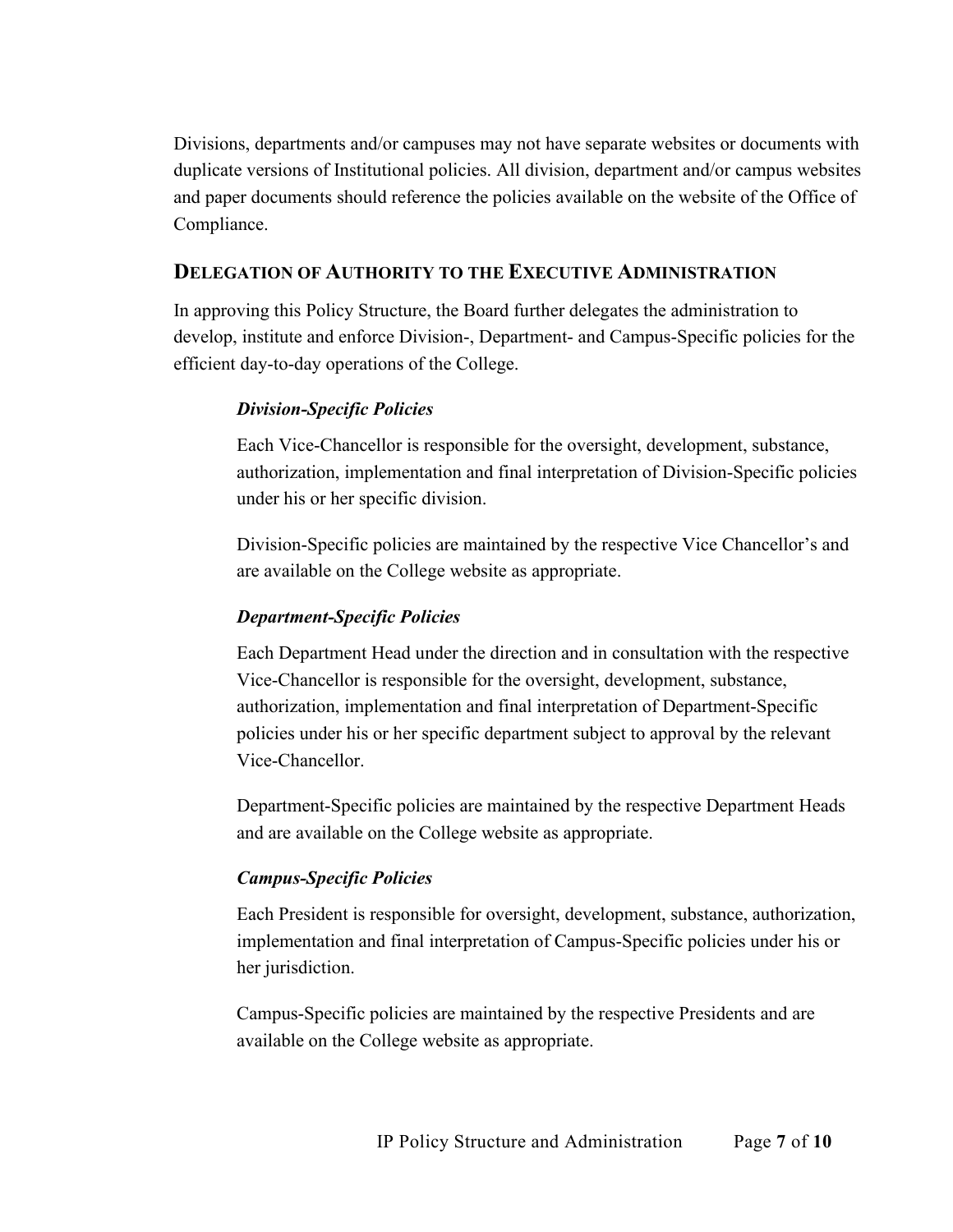# **LIMITATIONS**

The Policy Structure specified in this Policy does not limit the authority of the Board of Trustees to enact policy in the best interest of the Institution independent of this Policy should the need arise.

Nothing in this Policy shall be deemed to override the authority granted by the Articles of Incorporation to the Board of Trustees and its established committees or to specific Officers of the College.

# **POLICY REVIEWS**

# **Board Policies**

As a Policy of the Trustees, Board policies are subject to periodic review and revision by the Board of Trustees when deemed appropriate by the Board.

# **Institutional Policies**

Institutional Policies that are required by law are reviewed by Legal Counsel to ensure they are consistent with applicable laws; they are in the best interests of the College; whether other Institutional reviews are necessary prior to promulgation; and risk management concerns have been reasonably addressed.

# **Non-Institution Wide Policies**

Each Vice-Chancellor shall conduct reviews of existing Division-Specific policies under his/her jurisdiction at least every five years.

Each Department Head shall conduct reviews of existing Department-Specific policies under his/her jurisdiction at least every five years.

Each President shall conduct reviews of existing Campus-Specific policies under his/her jurisdiction at least every five years.

Non-Institution-Wide policies are subject to review by Legal Counsel if deemed appropriate by the respective Vice-Chancellor, President or Department Head at the direction of the respective Vice- Chancellor.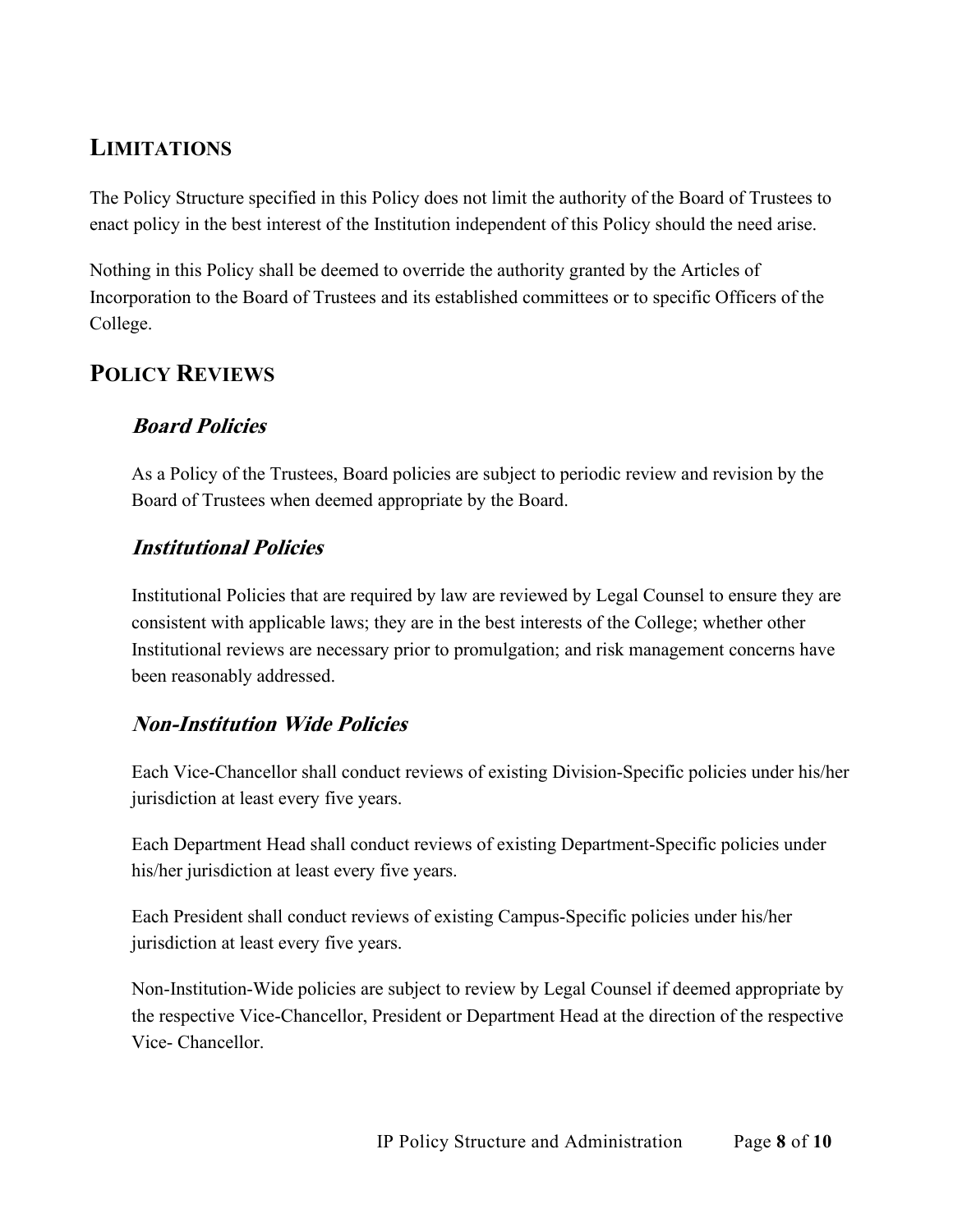# **STANDARD INSTITUTIONAL POLICY PROVISIONS**

Institutional policies are supplemented by provisions that are applicable to all institutional policies. It is the responsibility of all employees and students to know and comply with these standards.

> [Standard Provisions Applicable to All Institutional Policies](http://www.palmer.edu/uploadedFiles/Pages/Students/Resources_and_Offices/Handbook_and_Policies/_pdf/Standard-Provisions-Applicable-to-All-Institutional-Policies.pdf)

# Additional Information

# **ASSOCIATED POLICIES, PROCESSES AND/OR PROCEDURES**

This Policy is supplemented below. It is the responsibility of all employees and students to know and comply with policies and procedures as supplemented.

# **POLICIES**

> [Board of Trustees BT103 Delegation of Authority to the Institution to Create Institution-Wide,](https://livepalmer.sharepoint.com/sites/OfficeofCompliance/Shared%20Documents/Forms/All%20Documents.aspx?id=%2Fsites%2FOfficeofCompliance%2FShared%20Documents%2FPolicies%2FBT103%2DDelegation%2Dof%2DAuth%2Dto%2DCreate%2DPolicies%2Epdf&parent=%2Fsites%2FOfficeofCompliance%2FShared%20Documents%2FPolicies)  [Divisional and Campus-Specific Policy](https://livepalmer.sharepoint.com/sites/OfficeofCompliance/Shared%20Documents/Forms/All%20Documents.aspx?id=%2Fsites%2FOfficeofCompliance%2FShared%20Documents%2FPolicies%2FBT103%2DDelegation%2Dof%2DAuth%2Dto%2DCreate%2DPolicies%2Epdf&parent=%2Fsites%2FOfficeofCompliance%2FShared%20Documents%2FPolicies)

# **PROCESSES AND/OR PROCEDURES**

 $> N/A$ 

# **FORMS/INSTRUCTIONS**

 $> N/A$ 

# **OTHER RELATED INFORMATION**

> N/A

# **CONTACTS**

> Earlye Julien, PHR, M.S.Ed., CQIA Senior Director for Compliance 1000 Brady Street Davenport, IA 52803